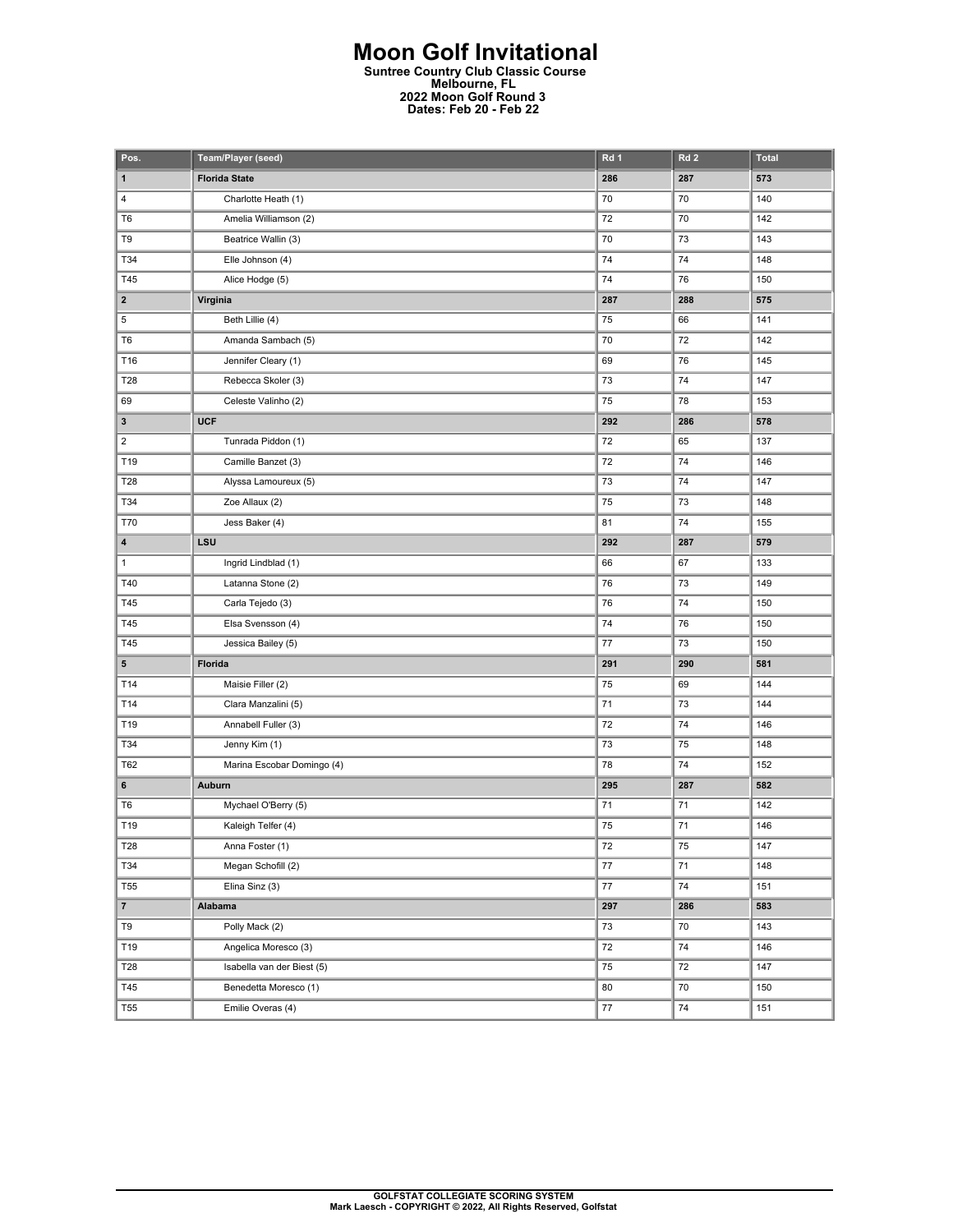| Pos.         | Team/Player (seed)     | Rd 1   | Rd <sub>2</sub> | <b>Total</b> |
|--------------|------------------------|--------|-----------------|--------------|
| 8            | South Carolina, U of   | 295    | 291             | 586          |
| T16          | Worapitcha Anudit (3)  | 73     | 72              | 145          |
| T19          | Louise Rydqvist (4)    | 72     | 74              | 146          |
| T19          | Mathilde Claisse (5)   | 74     | 72              | 146          |
| T40          | Hannah Darling (1)     | 76     | 73              | 149          |
| T62          | Justine Fournand (2)   | 77     | 75              | 152          |
| 9            | <b>Baylor</b>          | 301    | 288             | 589          |
| T9           | Gurleen Kaur (1)       | 72     | 71              | 143          |
| T45          | Rosie Belsham (2)      | 79     | 71              | 150          |
| T45          | Britta Snyder (4)      | 76     | 74              | 150          |
| <b>T55</b>   | Antonia Matte (3)      | 79     | 72              | 151          |
| T73          | Hannah Karg (5)        | 74     | 82              | 156          |
| 10           | <b>Arkansas</b>        | 296    | 294             | 590          |
| T19          | Julia Gregg (4)        | 72     | 74              | 146          |
| T34          | Cory Lopez (1)         | 74     | 74              | 148          |
| T40          | Kajal Mistry (2)       | 77     | 72              | 149          |
| <b>T55</b>   | Giovanna Fernandez (5) | 73     | 78              | 151          |
| T62          | Miriam Ayora (3)       | 78     | 74              | 152          |
| 11           | <b>Duke</b>            | 304    | 290             | 594          |
| T19          | Anne Chen (5)          | 79     | 67              | 146          |
| T28          | Erica Shepherd (2)     | 73     | 74              | 147          |
| T40          | Phoebe Brinker (1)     | 76     | 73              | 149          |
| <b>T62</b>   | Rylie Heflin (4)       | 76     | 76              | 152          |
| 80           | Megan Furtney (3)      | 81     | 80              | 161          |
| 12           | Louisville             | 291    | 305             | 596          |
| $\mathbf{3}$ | Kendall Griffin (5)    | 68     | 70              | 138          |
| <b>T55</b>   | Hana Ryskova (4)       | 71     | 80              | 151          |
| <b>T70</b>   | Carmen Griffiths (2)   | 74     | 81              | 155          |
| <b>T70</b>   | Mairead Martin (3)     | 78     | 77              | 155          |
| 79           | Lauren Thibodeau (1)   | 81     | 78              | 159          |
| 13           | Augusta                | 302    | 297             | 599          |
| T16          | Chloe Holder (1)       | 72     | 73              | 145          |
| <b>T55</b>   | Nicole Page (3)        | 76     | 75              | 151          |
| <b>T55</b>   | Natalia Yoko (5)       | 76     | 75              | 151          |
| T62          | Kennedy Carroll (2)    | 78     | 74              | 152          |
| T73          | Napabhach Boon-In (4)  | 79     | 77              | 156          |
| $14\,$       | North Carolina         | 298    | 305             | 603          |
| T34          | Kayla Smith (1)        | 73     | 75              | 148          |
| T45          | Crista Izuzquiza (3)   | 73     | $77\,$          | 150          |
| T45          | Stephany Kim (5)       | 75     | 75              | 150          |
| T73          | Krista Junkkari (2)    | 77     | 79              | 156          |
| 78           | Nicole Adam (4)        | 79     | 78              | 157          |
| 15           | Miami                  | 307    | 308             | 615          |
| T9           | Anna Backman (2)       | 72     | 71              | 143          |
| T73          | Kristyna Frydlova (3)  | $77\,$ | 79              | 156          |
| <b>T73</b>   | Franziska Sliper (5)   | 78     | 78              | 156          |
| <b>T81</b>   | Sara Byrne (1)         | 80     | 83              | 163          |
| <b>T81</b>   | Nataliya Guseva (4)    | 83     | 80              | 163          |
|              |                        |        |                 |              |